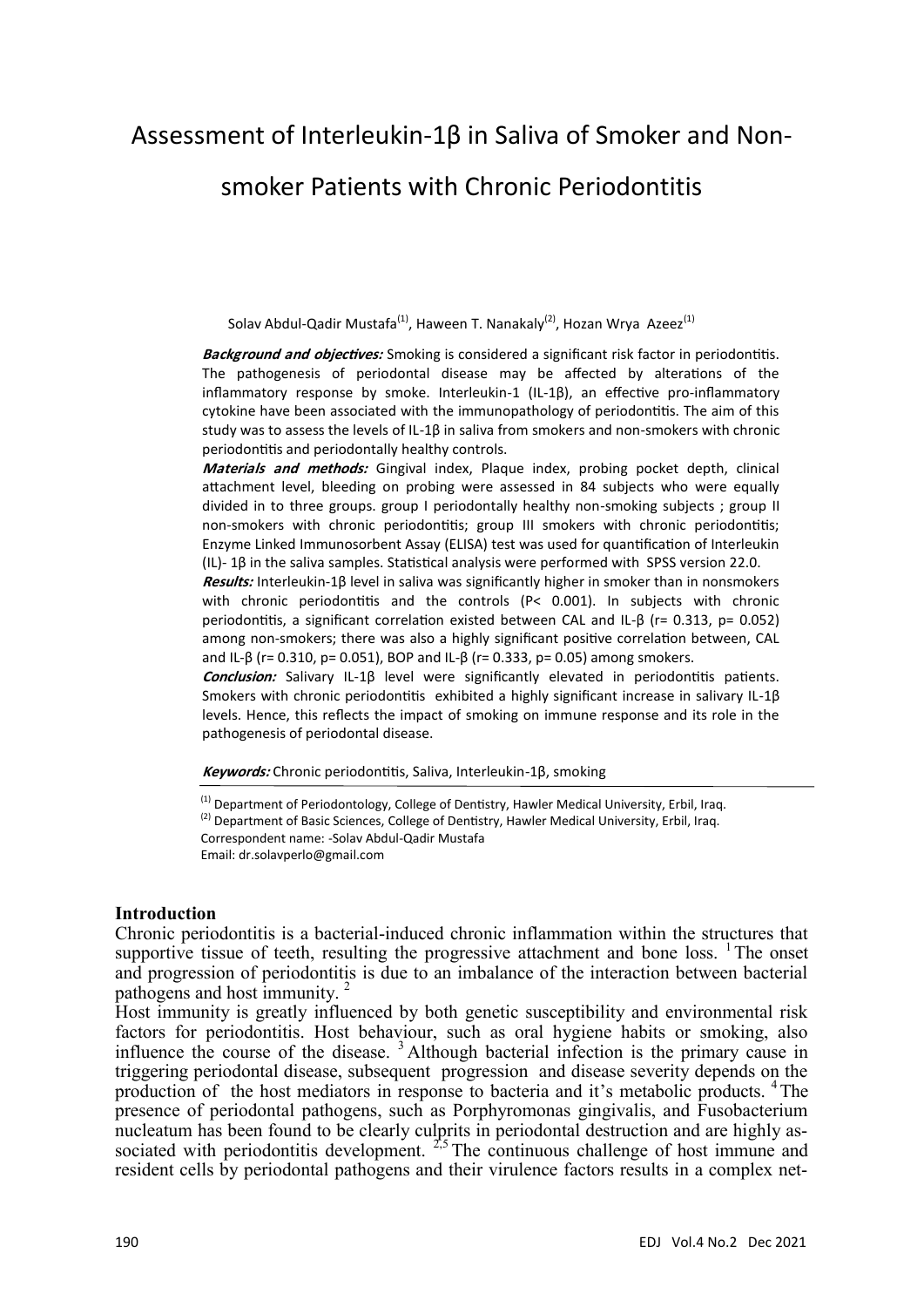work of pro-and anti-inflammatory cytokines performing in the inflamed periodontal tissues. These host mediators directly or indirectly assist in periodontal tissue destruction and predominantly in bone resorption. <sup>6</sup>A cytokine network, regulates the relations between periodontal pathogens and inflammatory process, being able to increase or suppress tissue reactions in periodontal pathogenesis. 7,8 Cytokines such as Interleukin (IL) IL-1B, IL-6, IL-8, IL-10 and TNF- $\alpha$  are the crucial cytokines involved in the host response of periodontal disease as mediators of tissue destruction, with further impact on the activity of immune cells.<sup>9</sup>

The Interleukin-1 (IL-1) existing in two active forms, IL-1 $\alpha$  and IL-1 $\beta$  encoded by separate genes. Both are potent proinflammatory molecules and playing a central role in triggering and perpetuating the immune and inflammatory responses [8,10]. IL-1 $\beta$  is mostly produced by monocytes, macrophages and neutrophils and also by other cell types such as epithelial cells and fibroblasts. IL-1β increase expression of (Intra Cellular Adhesion Molecule) ICAM and secretion of chemokines. It is Considered as a critical factor of tissue destruction due to its proinflammatory and bone resorptive properties. It has a significant role in adaptive immunity, regulates antigen presenting cells and has revealed to improve antigens mediated of T-cells. <sup>11,12</sup> It is also mediate in cell proliferation, differentiation, and apoptosis in the pathophysiology of periodontitis.  $13$  The levels of proinflammatory cytokine IL-1β has been found to be significantly increased in the periodontal tissues and GCF from diseased sites, compared with healthy sites and are thought to be a critical determinant of periodontitis outcome. <sup>14</sup> Smoking is considered to be one of the most significant environmental risk factors, which is closely related not only with the risk but also the prognosis of periodontitis.  $^{15}$  Smoking changes the host response through a plethora of changes that include vascular function, antibody production, activities of neutrophil/monocyte, and lastly influencing cytokine and inflammatory mediator release, and thus reveals a negative impact on the periodontium.<sup>16</sup>

In this context, smoking acts as a natural and valued model for studying the pathogenesis of periodontitis. Variations in periodontitis incidence and severity between smokers and non-smokers have been well recognized. <sup>17</sup> More clinical attachment and bone loss have been observed among smokers than among nonsmokers.  $18$  The hypothesis to be confirmed was that whether there is any association between salivary IL-1β levels and clinical findings in smokers and non-smokers and to assess usefulness of IL-1β for diagnosis of periodontal severity.

## **Materials and methods**

**Study population.** Study subjects were randomly selected from the Outpatient Department of Periodontology, College of Dentistry/ Hawler Medical University from January to May 2018. Ethical clearance for the study was obtained from the College's ethical committee, signed consent forms were obtained from all participants before conducting the study. The present study compromised a case-controlled study design. A total of eighty four male subjects (n=84; age ranging from 30-55 years; mean age of 37.5) were divided into three groups: Group I- 28 healthy individuals with no clinical and radiographic manifestations of periodontal disease; Group II- 28 nonsmokers with chronic periodontitis; and Group III- 28 smokers (based on the selfreported smoking status) with chronic periodontitis.

**Selection criteria for the subjects, Inclusion criteria.** Presence of good general health and clinical diagnosis of periodontal disease ( periodontally diseased patients included individuals with a probing pocket depth  $\geq 4$  mm and clinical attachment loss of  $\geq 2$  mm ( $> 30\%$  affected sites). Periodontal diagnosis was assessed according to the classification of the American Academy of Periodontology.<sup>19</sup> The control group consisted of individuals without a history of periodontal disease and attachment loss, as well as with probing depth (PD  $\leq$  3mm and bleeding index (BI) simplified  $\leq 20\%$  to exclude the presence of gingivitis.

**Exclusion criteria.** Subjects had received periodontal therapy in the last 6 months be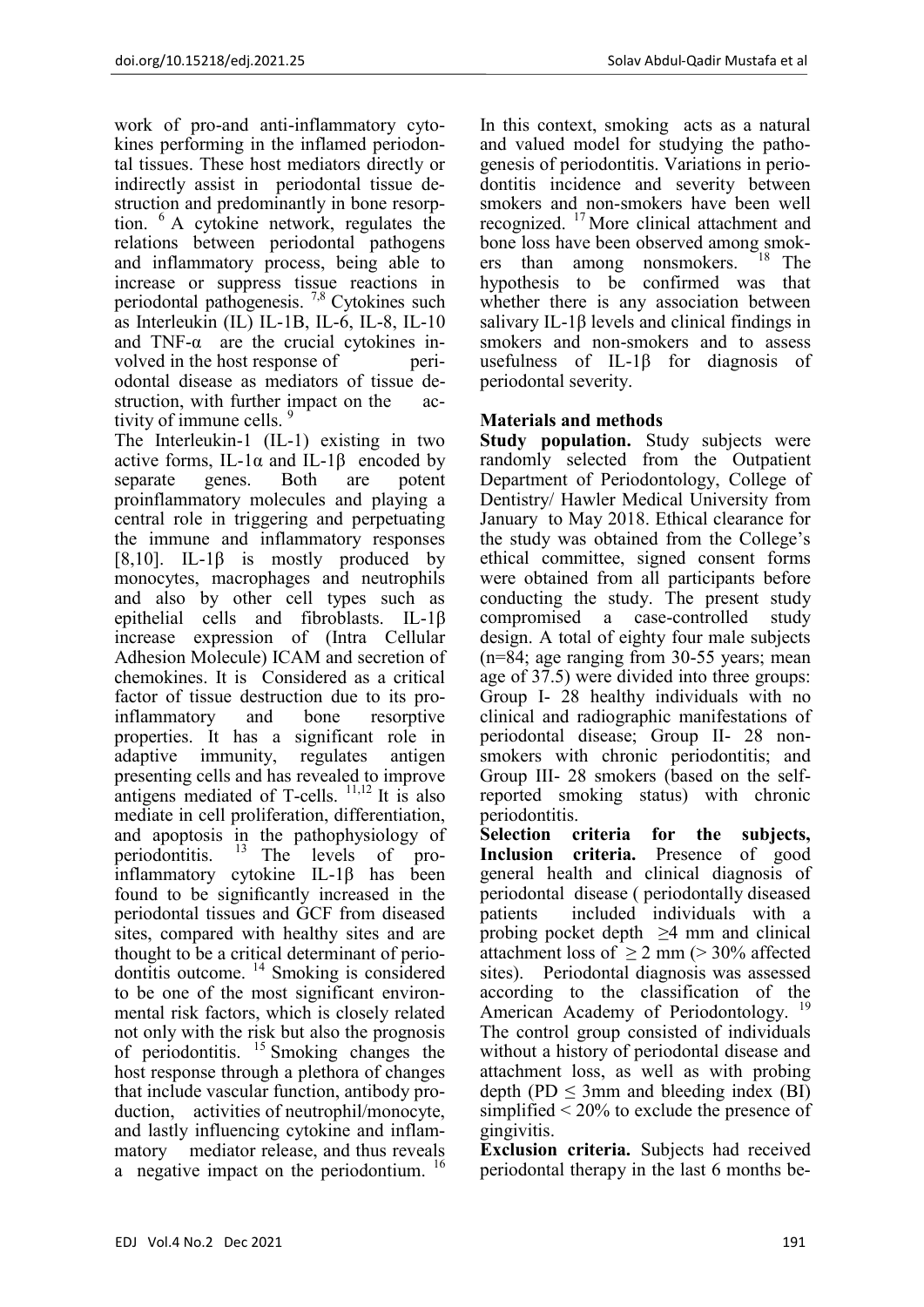fore sampling and recording, administration of systemic antibiotics in the last 6 months, and regular use of anti-inflammatory medications in the 6 months., subjects with chronic systematic disease such as: diabetes mellitus, hepatitis, rheumatoid arthritis, cardiovascular disease), tumors, alcoholism, and individual with less than twenty teeth were excluded from this research

**Patient selection.** Grouping of smokers and nonsmokers was adopted from the study by Tymkiw et al.,  $20$  Smokers were classified and enrolled in this study if they regularly smoked  $\geq 10$  cigarettes per day, and nonsmokers were classified as not having smoked one hundred or more cigarettes in their lifetime.

**Collection of saliva samples and analysis.**  Un-stimulated whole expectorated saliva was collected from each subjects according to the method described by Navazesh.  $\frac{1}{2}$ The subjects were refrained from eating, drinking, gum chewing, oral hygiene measures (flossing, brushing, and mouth rinses) for at least 2hours prior to the sampling. The subjects were asked to rinse their mouth with distilled water thoroughly to remove any food debris, tilt their head foreword and then expectorate at least 3 mL of un-stimulated whole saliva into a 5mL sterile plastic tubes for 5 min at 9-11 AM before doing periodontal examination. Collected samples were placed on ice pack immediately, then transported to the laboratory and centrifuged at 3000 rpm for 10 minutes. The obtained supernatant was placed into sterile Eppendorf vials and kept at -20°C till the time of the assay. Salivary IL-1β levels were measured with an ELISA kit using Human Interleukine-1 β (IL- β) ELISA Kit provide by REF (Catalog # DRE 10292). The test was run by an expert, blinded to the clinical results as per manufacturer's instructions. The calorimetric reaction in the wells was recognized by an ELISA reader with an optical density value set at 450nm. The concentration of IL- β was reported as nanograms per liter (ng/L) of the sample. The standard range was 1- 20 ng/L

## Clinical periodontal examination

Clinical periodontal examinations of all participants were done on dental chair using periodontal probe (UNC probe-15, Hu-Friedy, Chicago, IL, UAS) by a single experienced examiner after collection of saliva sample. The clinical parameters assessed for the study were Gingival index (GI), Plaque index (PI), Probing pocket depth (PPD), Clinical attachment level (CAL) and Bleeding on probing (BOP). The score of each index was derived by examining four sites ( Mesial, distal, buccal and lingual) Panoramic radiographs were taken for each participants for the determination of alveolar bone loss.

**Statistical analysis.** The descriptive data were expressed as mean, standard deviation (Mean  $\pm$  SD) from the sample for each study group. Mean values were compared among different study groups by Kruskal-Wallis one-way ANOVA test. Pairs –wise comparison was performed by Tukey's honest significant difference (HSD) post hoc procedures to determine the difference of the salivary IL-1β level between the groups. Spearman rank correlation analysis was done to assess the relationship between salivary IL-1 $\beta$  level with clinical parameters among the three groups. In this study,  $P < 0.05$  was considered as the level of significance. The statistical software SPSS version 22 was used for the analysis of the data.

## **Results**

A total of eighty four male subjects were examined for this study, with 28 participants in each group. The mean age of the healthy control group was  $39.10 \pm$ 9.62, that of non- smokers with CP was38.85  $\pm$  9.55 years, and that of smokers with CP was  $39.77 \pm 9.30$  years. There was no statistically significant difference in the mean age among the three study groups ( $p$  > 0.05).

The mean GI values among the smokers  $(1.29 \pm 0.27)$  was significantly less than that of nonsmokers  $(2.28 \pm 0.29; \, p \leq 0.001);$ whereas the mean PI, PPD, and CAL values were higher in smokers than nonsmokers with chronic periodontitis. All values were statistically significant (P˂0.001). Among periodontitis subjects, the mean value of BOP was significantly higher among non-smokers with CP than to smokers with CP (58.47  $\pm$  6.10, 56.34 $\pm$ 5.50 respectively) ( $p \ge 0.001$ ) (Table 1).

The mean of salivary IL-1β concentration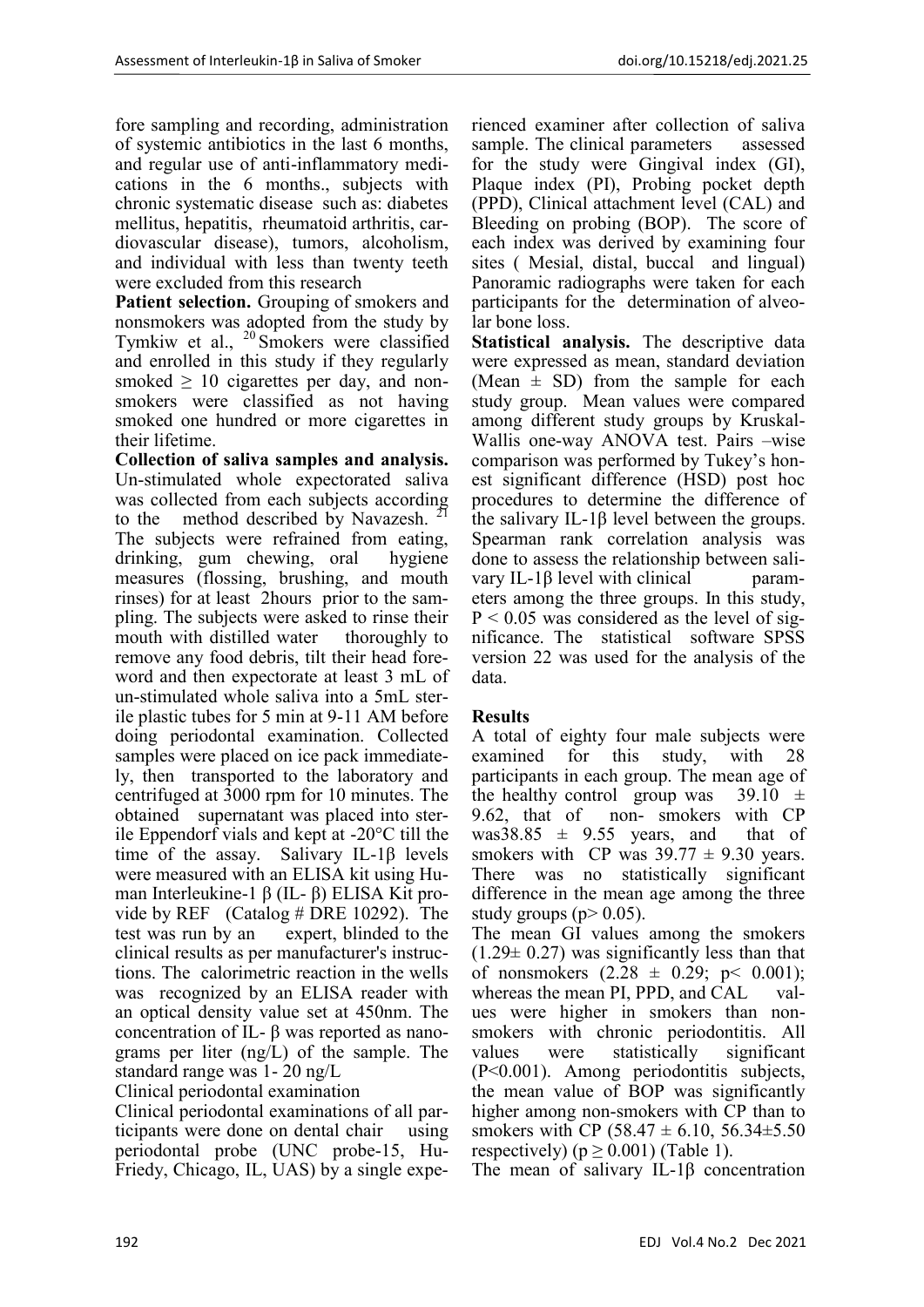was  $(7.62 \pm 0.87 \text{ ng/L})$  in smokers with CP,  $(5.58 \pm 0.79 \text{ ng/L})$  in non-smoker with CP and  $(1.60 \pm 0.34 \text{ ng/L})$  in healthy control group. Among periodontitis subjects, a statistically highly significant difference (P  $< 0.0001$ ) was found in the salivary IL-1β concentration between smokers and nonsmokers ( $P < 0.0001$ ), and statistically high significant difference  $(P < 0.0001)$  was found between smoker with CP and healthy control group and between non-smokers with CP and healthy control group (Table 1) and Graph 1). Moreover, with respect to salivary mean levels of IL-1β, a pair-wise comparison (Post Hoc test) between the groups also showed a highly statistically significant differences ( $P < 0.0001$ ), as clearly show in (Table 2).

The correlation between salivary IL-1β levels and clinical parameters (GI, PI, PPD, CAL and BOP) among the study groups was analysed. There were no statistically significant correlation between the salivary IL-1β and clinical parameters in the control group ( $p > 0.05$ ). Spearman correlation coefficient analysis, shows positive statistically significant correlation between CAL and salivary IL-1β (r=0.313, p= 0.052) among Non-smokers with CP. A highly significant positive correlation was observed between CAL and IL-1 $\beta$  (r=0.310, p= 0.051), BOP and IL-1 $\beta$  (r=0.333, p= 0.050) among smokers with CP (Table 3).

#### **Discussion**

In this study, we analysed the salivary levels of IL-1β in smokers and non-smokers with CP patients in an attempt to clarify possible mechanisms of the damaging effects of smoking on periodontal tissues. Tobacco smokers are stated to exhibit an

| Table 1: Comparison of mean values of clinical parameters and IL-1B concentrations among the three study |
|----------------------------------------------------------------------------------------------------------|
| groups.                                                                                                  |

Groups differences

| F value      |         | P value ANOVA    | Groups          |                                                       |                 |                  |              |         |  |
|--------------|---------|------------------|-----------------|-------------------------------------------------------|-----------------|------------------|--------------|---------|--|
| Control N=28 |         |                  | Nonsmoker N=28  |                                                       |                 | Smoker N=28      |              |         |  |
| (Mean±SD)    |         |                  | (Mean±SD)       | (Mean±SD)<br>Clinical Parameters/ IL-1β concentration |                 |                  |              |         |  |
| 0.00         |         | 345.11 1.29±.27  | $2.28 \pm 0.29$ |                                                       | $0.46 \pm 0.23$ |                  | GI           |         |  |
| 0.00         |         | 129.89 1.90±.63  | $1.37 \pm 0.27$ |                                                       | $0.33 \pm 0.24$ |                  | ΡI           |         |  |
| 0.00         |         | 143.44 5.30±0.53 | $4.70 \pm 0.68$ |                                                       | $1.79 \pm 0.65$ |                  | PPD (mm)     |         |  |
| 0.00         |         | 491.82 5.30±0.75 | $4.24 \pm 0.73$ |                                                       | $0.00 \pm 0.00$ |                  | CAL (mm)     |         |  |
| 0.00         | 1308.70 |                  | 56.34±5.50      | $58.47 \pm 6.10$                                      |                 | $0.00 \pm 0.000$ |              | BOP (%) |  |
| 0.00         |         | 331.44 7.62±.87  | $5.58 \pm 0.79$ |                                                       | $1.60 \pm 0.34$ |                  | IL-1β (ng/L) |         |  |

GI; Gingival Index,PI; Plaque index, PPD; Probing pocket depth, CAL; Clinical attachment loss, BOP; Bleeding on probing,IL-1β ; Interleukine-1 Beta, Values are mean± SD; Standard deviation, F values is based on Oneway ANOVA test; P-values ≤ 0.05 is considered to be statistically significant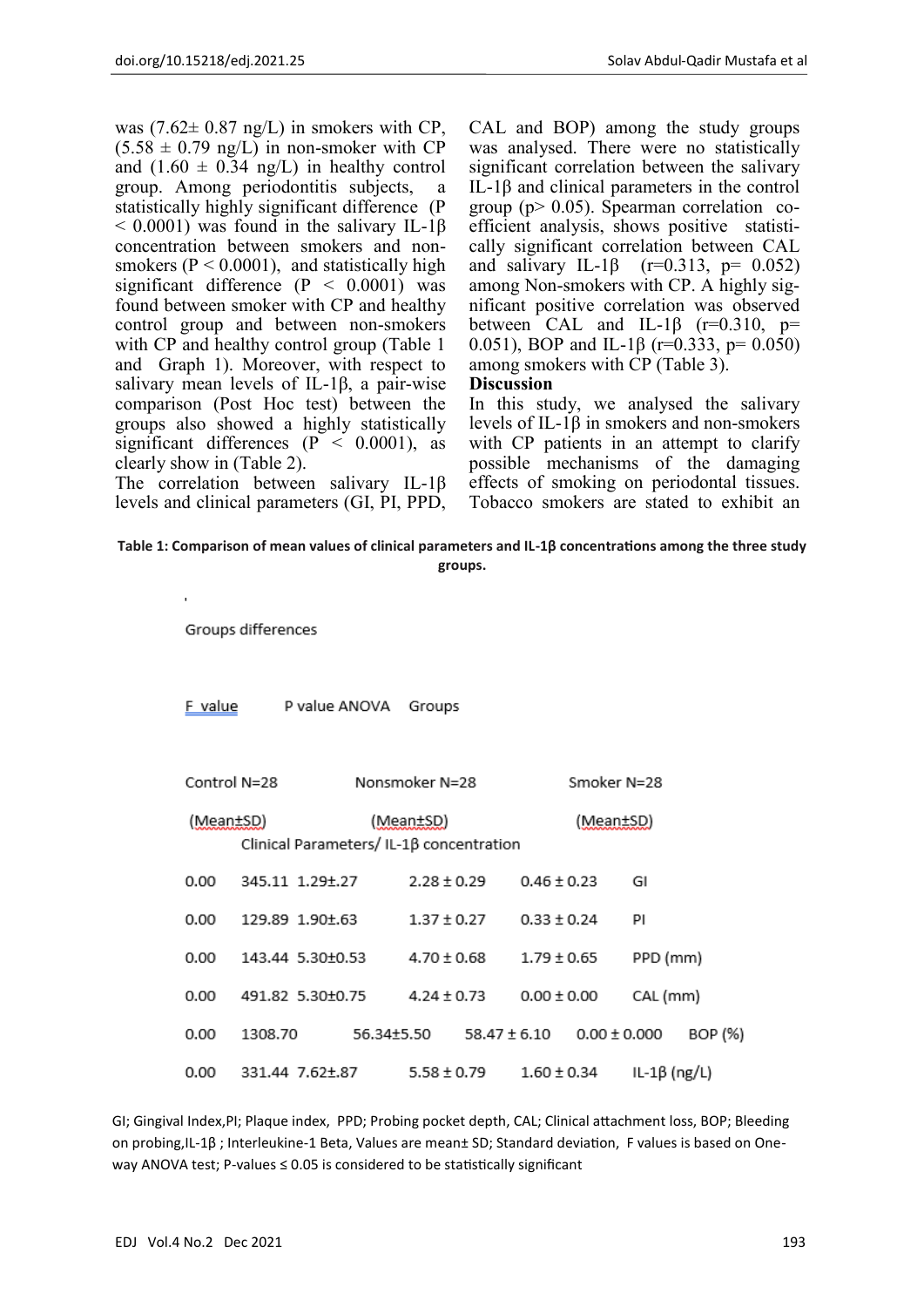#### **Table 2: Comparison of the mean values of IL-1β (ng/L) among the three study groups by post-hoc (TukeyHSD) test.**

```
95% Confidence interval
Upper bound
                                  IL-1\beta (ng/L)
                   Lower bound
Mean differences (I-1) Standard error
                                         Significant
                                                         Group(J)
                                                                       Dependent
variable
-4.34-3.63  0.00  0.18  -3.98 ± 0.93  N(CP) vs C
IL-1\beta (ng/L)
(Saliva)
-6.39-5.67  0.00  0.19  -6.025 ± 0.93  S(CP) vs  C
-2.53-1.57 0.00 0.23 -2.05 \pm 1.22 N(CP) vs S(CP)
```
IL-1β ; Interleukine-1 Beta, CP; Chronic periodontitis; NS(CP) = Non-smoker chronic periodontitis; S(CP) = Smoker chronic periodontitis; C= Control group \*\*; p < 0.001, Indicates Highly significant; HSD= Honest significant difference, Pair-wise comparison is by Tukey's post hoc procedures.

| Clinical | Parameter  |               | Interleukin-1 beta (IL-1B) |          |                    |               | r       |                 | P-value    |          |         |
|----------|------------|---------------|----------------------------|----------|--------------------|---------------|---------|-----------------|------------|----------|---------|
| Control  |            |               |                            |          | Non-smoker with CP |               |         | Smokers with CP |            |          |         |
| $N = 28$ | GI         | 0.214         | 0.24                       | $N = 28$ | GI                 | 0.134         | 0.48    | $N = 28$        | GI         | $-0.057$ | 0.91    |
|          | PI         | $-0.109$ 0.57 |                            |          | PI                 | $-0.114$ 0.56 |         |                 | PI         | 0.191    | 0.33    |
|          | <b>PPD</b> | $-0.132$ 0.53 |                            |          | <b>PPD</b>         | $-0.204$ 0.29 |         |                 | <b>PPD</b> | $-0.143$ | 0.51    |
|          | <b>CAL</b> |               |                            |          | CAL                | 0.459         | $0.01*$ |                 | CAL        | 0.786    | $0.05*$ |
|          | <b>BOP</b> |               |                            |          | <b>BOP</b>         | 0.166         | 0.39    |                 | <b>BOP</b> | 0.345    | $0.03*$ |

#### **Table 3: Correlation coefficient of IL-β with clinical parameter**

r= Spearman rank correlation coefficient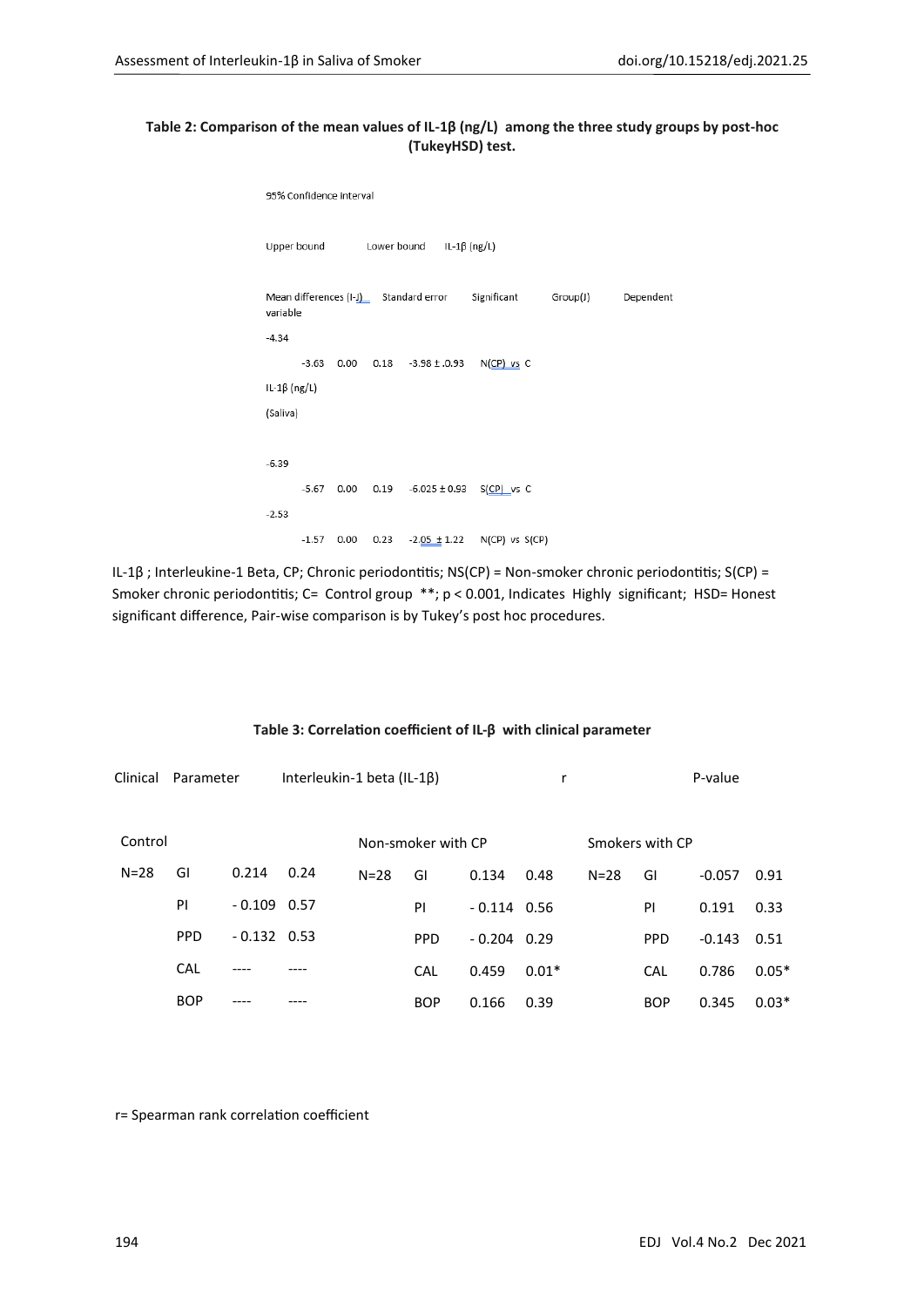increased susceptibility for development and progression of periodontal diseases. Smokers tend to display excess production of inflammatory mediators, such as IL-1β, IL-6, IL-8, TNF- $\alpha$  and increased neutrophil derived proteolytic enzymes which could promote to periodontitis progression and periodontal tissue destruction. IL-1β is a multifunctional cytokine that regulates various cellular and tissue functions.<sup>23</sup> Accordingly, we hypothesized that the significantly increased susceptibility to tobacco smokers to the development and progression of periodontitis may be due, in part, to tobaccoinduced increases in salivary levels of IL-1β. The present study showed the gingival index (GI) was significantly higher in nonsmokers with chronic periodontitis than in smokers with periodontitis  $(P < 0.001)$ . Studies by  $24.25$  showed similar results. This supports the conception that smokers mostly present with reduced gingival inflammation compared to non-smokers because smoking has a strong, chronic, dosedependent suppressive effect on gingival inflammation.

In this study, mean value of PI was higher among non-smoker and smoker CP patients than non-smoker healthy group. This association was statistically highly significant. Scabbia et al.,  $^{27}$  in their study showed smoker persons had significantly more plaque than non-smoker persons. In addition to that Gaphor et al.,  $^{28}$ , showed that PI of non-smoker and smoker CP patients were statistically highly significant than PI of non -smoker and smoker healthy individuals. On the contrary, Calsina et al.,  $^{29}$  they observed that among cases plaque index did not show differences between smokers and nonsmokers, the possible explanation for this variance may be due to the fact that the PI is depending on oral hygiene measurement or due to difference in methodology to measure the amount of plaque using disclosing agents.  $27$ 

Our study revealed that smokers with CP had significantly increased mean values of PPD and CAL compared to non-smokers with CP. Our findings agree with the studies by Calsina et al.,  $^{29}$  and Patel et al., <sup>30</sup> who also reported the dose relationship between the effect of cigarette consumption and periodontal attachment loss. Similarly

Jenifer et al.,  $^{25}$  and Mahuca et al.,  $^{31}$  in their study, they reported greater probing depth and attachment loss were in smokers. The possible explanation is the cumulative effect of smoking on periodontal microbial, immune impairment and cytokine upregulation. Literature is alienates with suggestion that support the smokers are at a higher risk of having periodontitis with higher attachment loss as compared with non-smokers. 28,30

BOP is a value for the initial diagnosis and prevention of periodontal disease and used as a predictor of periodontal disruption in retrospective and prospective clinical studies.  $32 \text{ In this study, mean value of the$ ing on probing index was higher in nonsmoker than smoker periodontitis. This association was statistically highly significant. This is in agreement with findings of other studies  $24,28,29,31$  who also reported higher bleeding indices in non-smokers with CP than smokers with CP. This finding could be elucidated due to nicotine convinced vasoconstriction in smoker's gingiva as well as heavy gingival keratinization in smokers. <sup>33</sup>

Regarding IL-1β Concentration in saliva, the results of the current study showed significantly increased IL-1 $\beta$  concentrations in the saliva of smokers with CP, compared to non -smokers with CP and healthy controls (P  $\geq 0.01$ ), which confirmed the interaction between salivary IL-1β and smoking. Similarly to our findings, Gaphor et al., $^{28}$  who reported that the mean value of IL-1β in saliva was significantly higher among smokers and non-smokers with CP as compared with smoker and non-smoker healthy subjects; additionally they concluded significantly higher salivary levels of IL-1β among smokers with CP. This relative increase in IL-1β in smokers is consistent with a previous study by Patel et al.,[30] who reported higher GCF levels of IL-1β among smokers. Al-Ghurabi et al.,  $^{24}$  showed that mean values of IL-1β, IL-8 and IL-17 in serum were also significantly higher in smokers than non-smokers CP patients. A possible explanation is that smoking causes higher expression of IL-1β tissues which encourage tissue destruction, bone resorption, production of matrix metalloproteinases and prostaglandin E2 and consequently,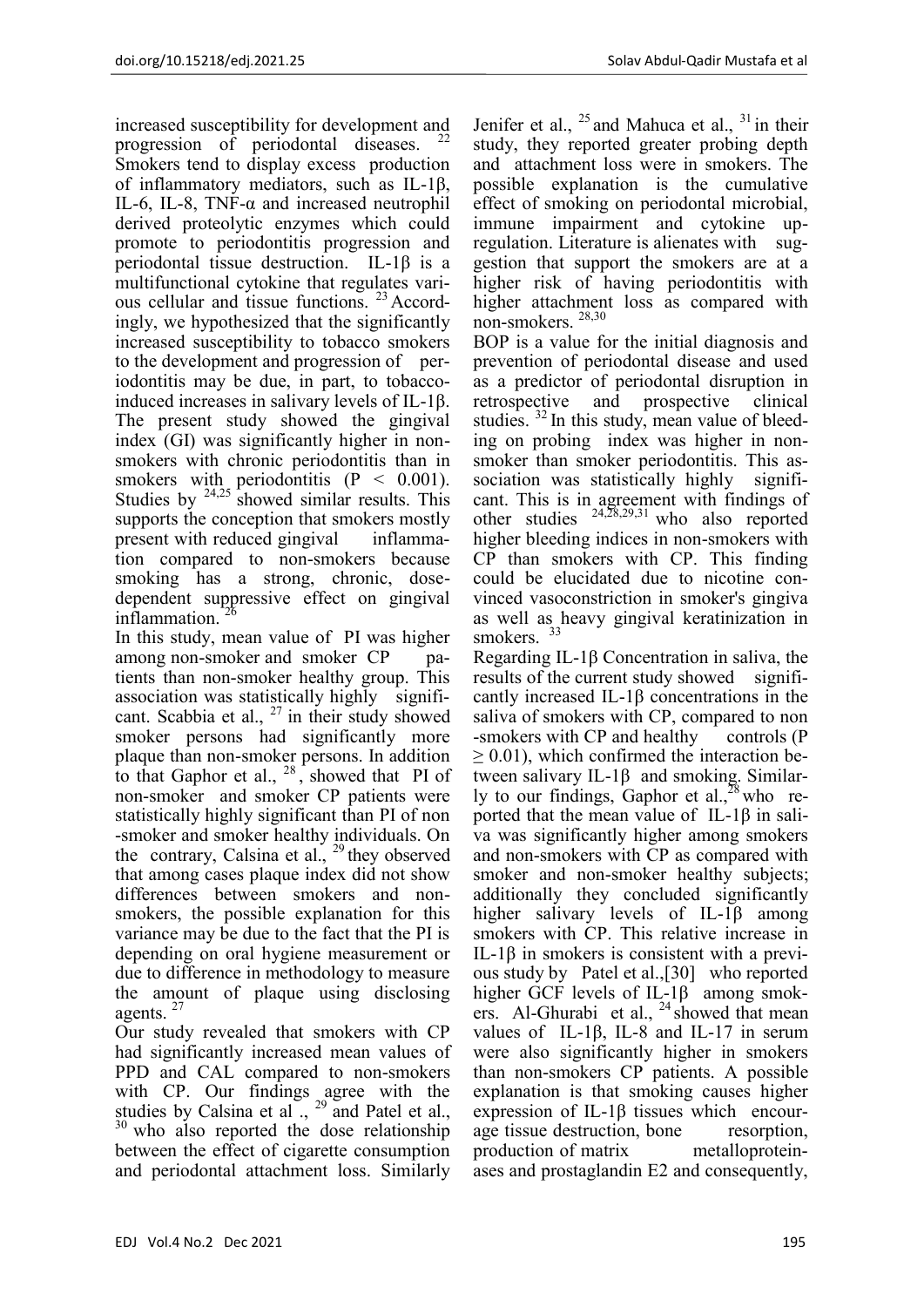destruction of periodontal tissue. <sup>34</sup>This also could be explained by the fact that nicotine, an active content of smoke, impairs the gingival blood flow with the vasoconstrictive properties and creates an anaerobic environment conductive for the growth of periodontal bacteria.  $35$  An increase in these anaerobes enhances greater stimulation of the gingival monocytes and macrophages, resulting in an increased production of IL-1β [34,35]. Moreover, the oral keratinocytes are quite sensitive to cigarette smoke and reac with an increased production of inflammatory mediators such as PGE2 and IL-1. contributing to periodontal destruction $36$ Altogether, results of these studies suggest that there is an association between severity of periodontal disease and levels of IL-1β. On the other hand, these results lead to uncovering the basis for the etiological role of cigarette smoking in periodontitis.

In contrast to our findings, Rawlinson et al.,  $\frac{3}{7}$  who reported lower GCF levels of IL-1β among smokers vs non-smokers, suggested that production of pro‐ inflammatory biomarkers is depressed in smokers, but these mediators are still present at concentrations capable of pathogenesis. Moeintaghavi et al., <sup>38</sup> they reported that smoker periodontitis showed lower IL-1b gene expression than nonsmoker periodontitis.

In present study the correlation between clinical periodontal parameters and salivary IL-1β levels among three groups was analysed. There was no significant correlation within the control group, when salivary IL-1β level was correlated with the clinical parameters like GI,PI, PPD,CAL, and BOP. An interested finding of this study was that, in smokers with CP, there was a positive significant correlation between CAL, BOP and salivary IL -1β (p< 0.05). This indicates that there is a correlation between the increase of CAL and BOP values and the increase of salivary IL-1β level. In non-smokers with CP, it was found a positive significant correlation between the CAL and salivary IL-1β ( $p$ < 0.05). This finding suggests that IL-1 $\beta$ is highly related to the inflammatory condition of periodontium. Thus the presence of elevated levels of IL-1β in saliva of CP, along with the significant correlation with clinical assessments of periodontal tissue destruction, strongly suggests an important role of IL-1β in the pathogenesis of periodontal disease. This is in agreement with the findings of another study by Gaphor et al.,  $28$  who reported a statistically significant correlation between PI,CAL, BOP and salivary IL-1βlevels that has resulted in a strong association with periodontitis. Similar findings was observed by Miller et al., showed that when periodontitis is in the active state, the immune defence mechanism is activated and PMNs increase their release of IL-1β.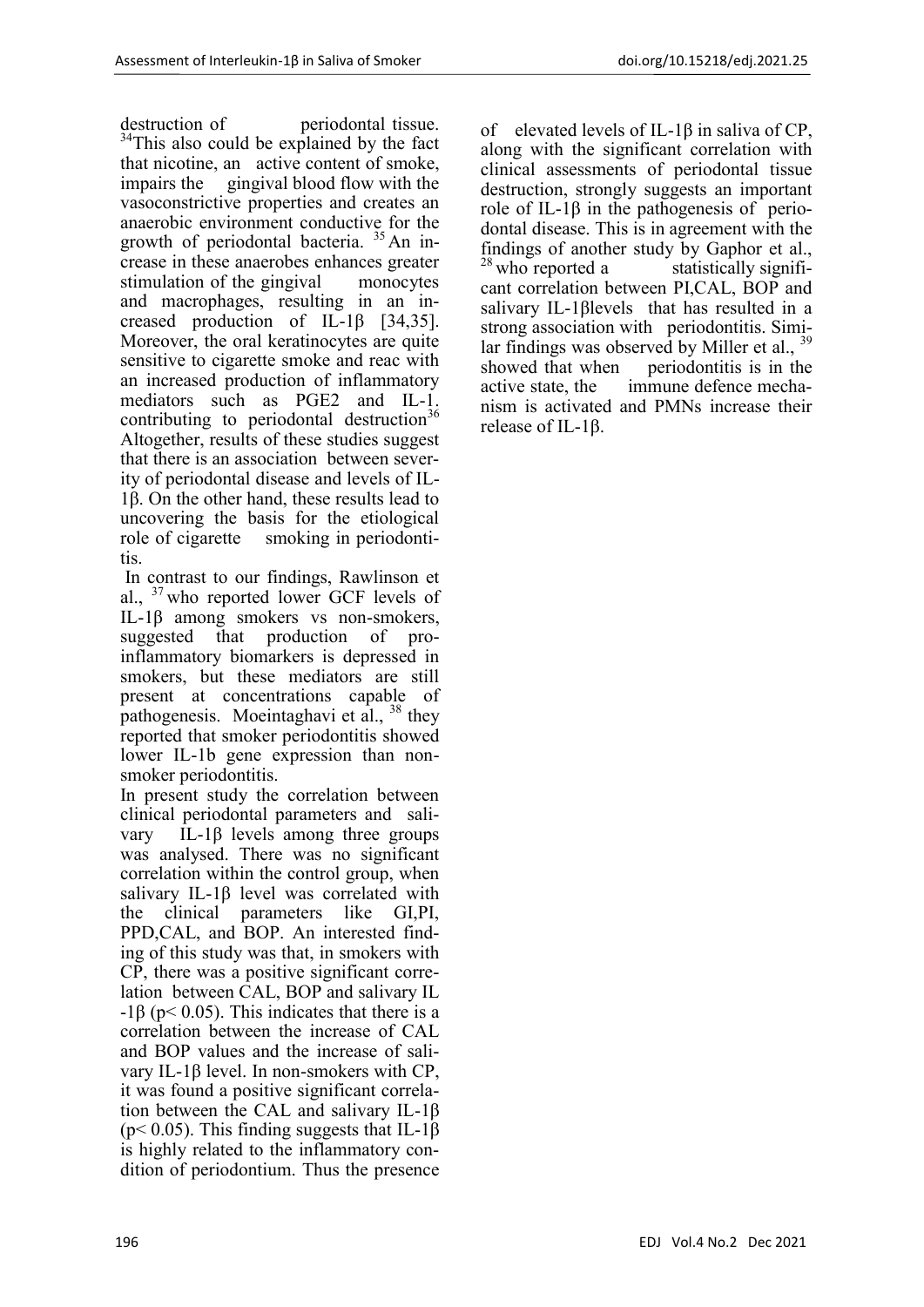## **Conclusion**

Smokers with CP exhibited higher levels of salivary IL-1β compared to non-smokers with CP, indicates that IL-1β may be a significant factor that modulates the increased periodontal destruction in smokers. This study concludes that salivary levels of IL-1β could be a very significant marker for periodontal breakdown in smokers.

## **Conflicts of interest**

The authors reported no conflict of interest.

### **References**

- 1. Savage A, Eaton KA, Moles DR, Needleman I. A systematic review of definitions of periodontitis and methods that have been used to identify this disease. J Clin periodontol. 2009;36(6):458-67. doi: 10.1111/j.1600-051X.2009.01408.x
- 2. Satpathy A, Ravindra S, Thakur S, Kulkarni S, Porwal A, Panda S. Serum interleukin-1β in subjects with abdominal obesity and periodontitis. Obes Res Clin Pract. 2015 1;9(5):513-21. doi: 10.1016/ j.orcp.2015.01.005. Epub 2015 Feb 11.
- 3. Banjar W, Alshammari MH (2014) Genetic factors in pathogenesis of chronic periodontitis. J Taibah Univ Sci 9: 245-247. doi: 10.1155/2017/1914073
- 4. Khademi B, Hashemi SB, Ghaderi A, Shahrestani A, Mohammadianpanah M. Interleukin-13 gene polymorphisms at-1055 C/T and+ 2044 G/A positions in patients with squamous cell carcinoma of head and neck. Braz j otorhinolaryngol. 2012;78 (5):64-8.
- 5. Könönen E, Kumar PS. Bacteriology of periodontal diseases. In Molecular Medical Microbiology 2015 (pp. 957-968). Academic Press.
- 6. Deo V and Bhongade ML. "Pathogenesis of periodontitis: role of cytokines in host response". Dent. Today 2010; 29(9):60-2.
- 7. Kornman KS, Page RC, Tonetti MS. The host response to the microbial challenge in periodontitis: assembling the players. Periodontol 2000. 1997;14(1):33-53. DOI:10.1111/j.1600- 0757.1997.tb00191.x
- 8. Kurşunlu SF, Özturk VO, Han B, Atmaca H, Emingil G. Gingival crevicular fluid interleukin-36β (- 1F8), interleukin-36γ (-1F9) and interleukin-33 (- 1F11) levels in different periodontal disease. Arch Oral Biol 2015; 60: 77-83. oi: 10.1016/ j.archoralbio.2014.08.021.
- 9. Grover HS, Kapoor S, Singh A. Effect of topical simvastatin (1.2mg) on gingival crevicular fluid interleukin-6, Interleukin-8 and Interleukin-10 levels in chronic periodontitis. A clinicobiochemi-

cal study. J Oral Biol Craniofac Res 2016; 6:85-92. doi: 10.4103/ccd.ccd\_848\_16

- 10.Christopher G Rosenvall .Trauma and Cytokines: Gingival Crevicular Fluid Biomarkers in Traumatized Permanent Incisors. A master thesis. The Ohio State University.2013.
- 11. Souto GR, Queiroz-Junior CM, Costa FO, Mesquita RA. Effect of smoking on immunity in human chronic periodontitis. Immunobiology. 2014 Dec 1;219(12):909-15. doi: 10.1016/ j.imbio.2014.08.003.
- 12.Ben-Sasson SZ, Hu-Li J, Quiel J, et al. IL-1 acts directly on CD4 T cells to enhance their antigendriven expansion and differentiation. Proc Natl Acad Sci USA 2009;106(17):7119-24.
- 13. Faizuddin M, Bharathi SH, Rohini NV. Estimation of interleukin‐1β levels in the gingival crevicular fluid in health and in inflammatory periodontal disease. Journal of periodontal research. 2003; 38(2):111-4.
- 14.Bloemen V, Schoenmaker T, de Vries TJ, Everts V. IL‐1β favors osteoclastogenesis via supporting human periodontal ligament fibroblasts. J cell biochem. 2011; 112(7): 1890-7.
- 15.Ojima M and Hanioka T.. (2010). Destructive effects of smoking on molecular and genetic factors of periodontal disease. Tob Indu Dis, 8:4.
- 16.Ryder MI. The influence of smoking on host responses in periodontal infections. Periodontol 2000 2007;43;267-77
- 17.Martinez-Canut P, Lorca A, Magán R. Smoking and periodontal disease severity. J Clin Periodontol 1995; 22(10): 743-9. [http:// dx.doi.org/10.1111/j.1600-051X.1995.tb00256.x] [PMID: 8682920]
- 18.Albandar JM, Streckfus CF, Adesanya MR, Winn DM. Cigar, pipe, and cigarette smoking as risk factors for periodontal disease and tooth loss. J Periodontol 2000;71:1874-81.
- 19.Armitage GC. Development of a classification system for periodontal diseases and conditions. Ann Periodontol. 1999;4(1):1-6.
- 20.Tymkiw KD, Thunell DH, Johnson GK, Joly S, Burnell KK, Cavanaugh JE, et al. Influence of smoking on gingival crevicular fluid cytokines in severe chronic periodontitis. J Clin Periodontol 2011;38:219-28.
- 21.Navazesh M. Methods for collection saliva. Ann N Y Acad Sci 1993; 694:727.
- 22.Mullary BH. The influence of tobacco smoking on the onset of periodontitis in young persons. Tpb Induc Dis 2004; 2(2):53-65.
- 23. Johnson GK, Guthmiller JM, Joly S, Organ CC, Dawson DV: Interleukin-1 and Interleukin-8 in nicotine and lipopolysaccharide-exposed gingival keratinocyte cultures. J Periodontal Res